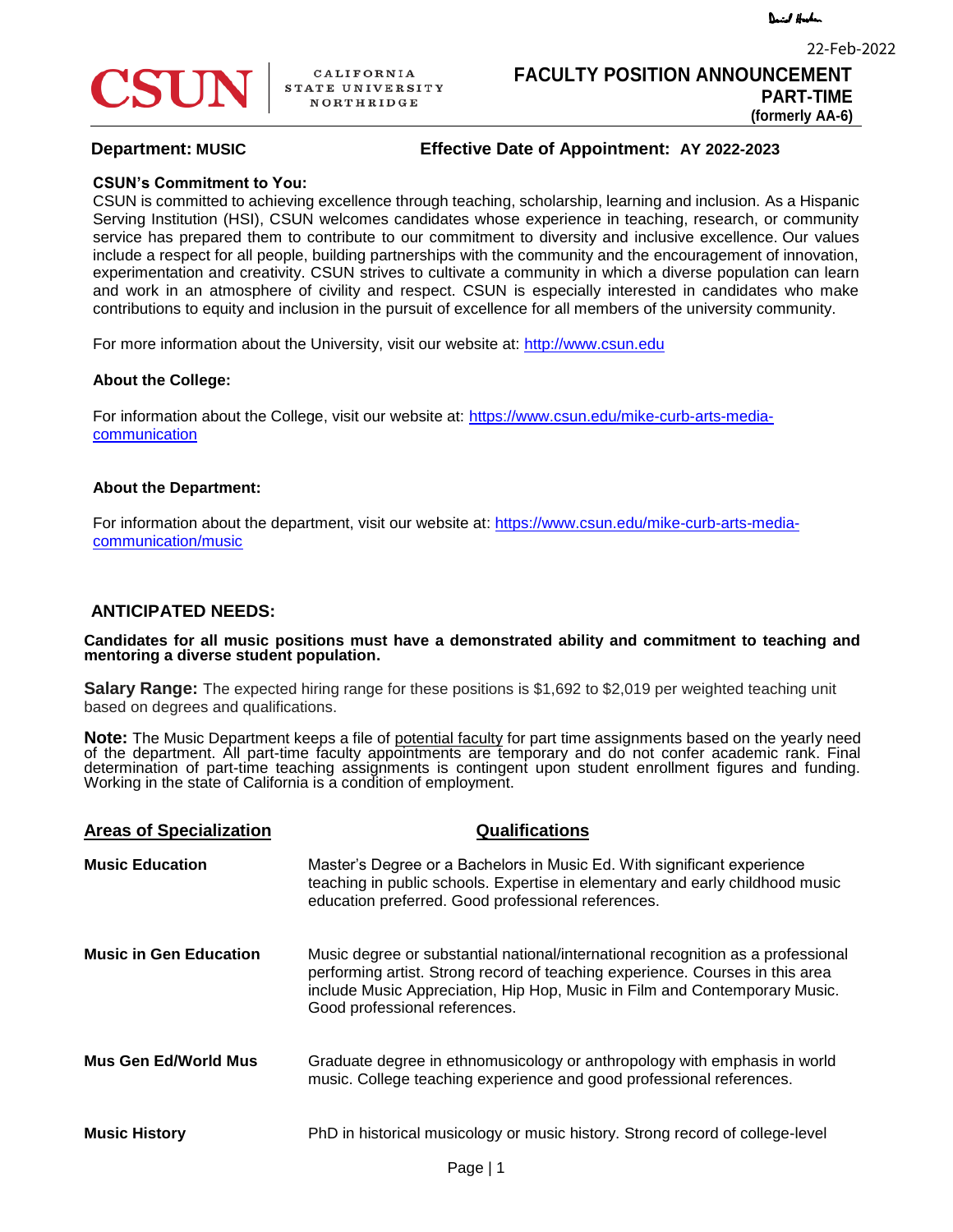|                            | teaching experience and good professional references.                                                                                                                                                                                                                                                                                                                              |
|----------------------------|------------------------------------------------------------------------------------------------------------------------------------------------------------------------------------------------------------------------------------------------------------------------------------------------------------------------------------------------------------------------------------|
| <b>Music Theory</b>        | Appropriate graduate degree or equivalent in music. Theory or Composition.<br>Strong record of college-level teaching experience and ability in this field. Good<br>professional references.                                                                                                                                                                                       |
| <b>Class Piano</b>         | Appropriate graduate degree or equivalent. Strong record of ability to teach<br>class piano. College class piano experience. Good professional references.                                                                                                                                                                                                                         |
| <b>Applied Lessons</b>     | Appropriate graduate degree in specific applied area or a music degree with<br>signification national/international performance career and teaching experience.<br>Good professional references. Important: Please list instrument in application.                                                                                                                                 |
| <b>Music Technology</b>    | Appropriate graduate degree or equivalent. Strong record of relevant experience<br>in this area especially at the college level. Good professional references.                                                                                                                                                                                                                     |
| <b>Music Industry</b>      | Appropriate graduate degree or equivalent in music Industry and/or related fields.<br>Strong record of relevant teaching experience in this area. Good professional<br>references.                                                                                                                                                                                                 |
| <b>Media Composition</b>   | Appropriate graduate degree or equivalent experience in Media Composition.<br>Strong record of relevant teaching experience. Good professional references.                                                                                                                                                                                                                         |
| <b>Composition</b>         | Appropriate graduate degree or equivalent. Strong record of college level<br>teaching experience and ability in this area. Good professional references                                                                                                                                                                                                                            |
| <b>Musicianship</b>        | Appropriate graduate degree or equivalent. Strong record of college level<br>teaching experience and ability in this area including the teaching of<br>theory, harmony and dictation. Good professional references.                                                                                                                                                                |
| <b>Orchestral Ensemble</b> | Appropriate graduate degree with college and/or professional orchestral<br>conducting experience. Good professional references.                                                                                                                                                                                                                                                    |
| Jazz                       | Appropriate graduate degree or significant national/international recognition and<br>experience as a jazz artist. Ability to teach in one or more of the following areas:<br>combos, big band, theory, arranging, jazz vocal ensemble. College teaching<br>experience preferred. Please indicate areas of your areas of strength in cover<br>letter. Good professional references. |
| <b>Vocal Ensemble</b>      | Appropriate graduate degree or significant national/international recognition and<br>experience as a jazz artist. Strong record of ability to conduct a choir or jazz<br>vocal ensemble. Good professional references.                                                                                                                                                             |
| <b>Wind Ensemble</b>       | Appropriate graduate degree or equivalent with college or professional<br>conducting experience and strong record of ability to conduct a wind ensemble.<br>Good professional references.                                                                                                                                                                                          |
| <b>Opera Director</b>      | Master's degree in conducting or stage directing, or equivalency via extensive<br>professional experience. Prior teaching experience at the university level is<br>preferred. Advanced ability as a pianist and expertise in Italian, German,                                                                                                                                      |